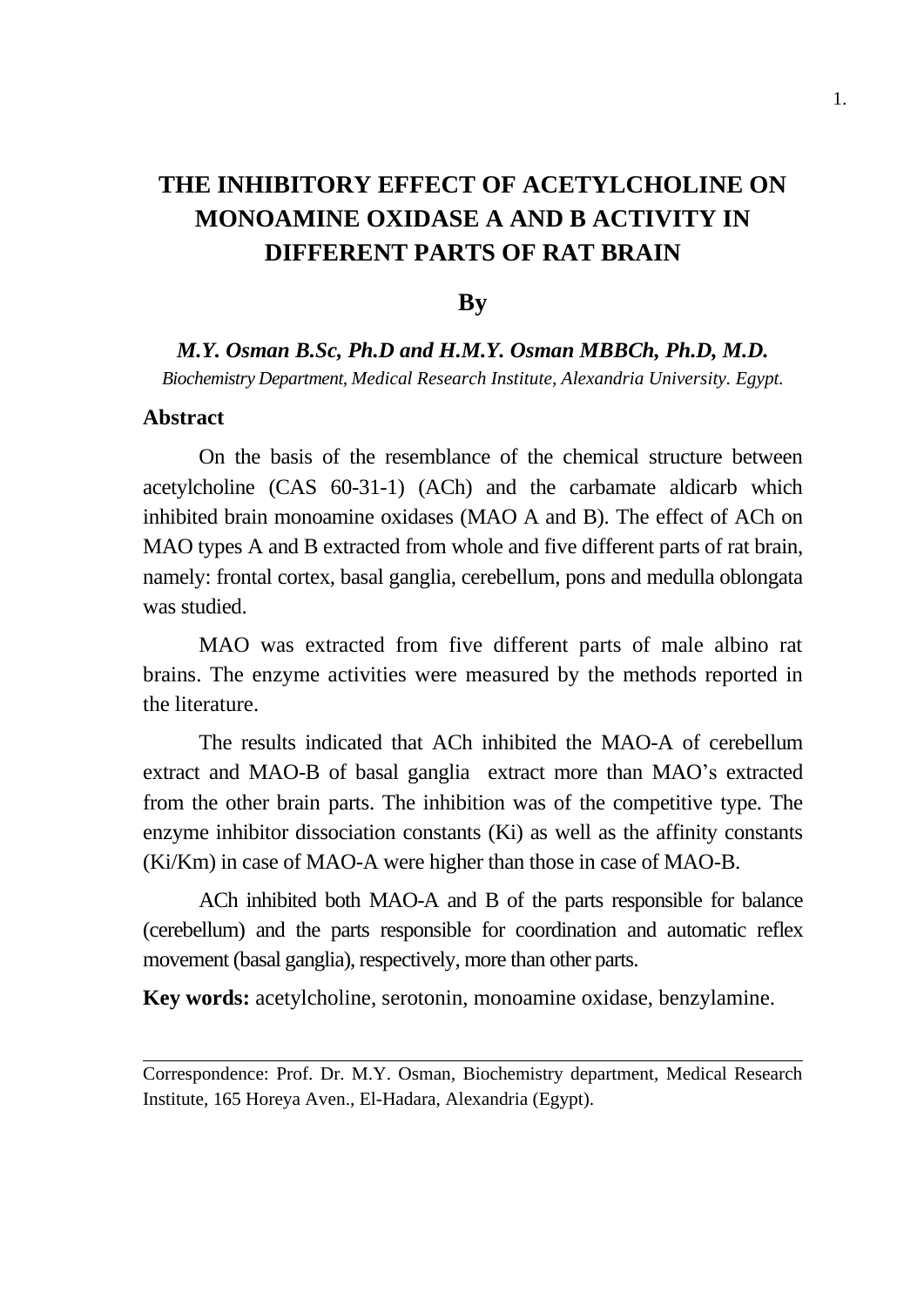### **1. INTRODUCTION**

Acetylcholine (ACh) (CAS 60-31-1) is one of the most extensively studied neurotransmitters. Its synthesis is catalyzed by the enzyme choline acetyltransferase (ChAT) and is hydrolyzed by acetycholinesterase (AChE). It is distributed throughout the CNS with highest concentration in the motor cortex and the thalamus [1].

There is much evidence for the existence of two types and functional forms of monoamine oxidase E.C. 1.4.3.4 (MAO). The two forms are called A and B according to their preferential sensitivity to inhibition by clorgyline and deprinyl[2]. Serotonin is the active substrate of MAO-A, while benzylamine<sup>[3]</sup> is the active substrate of MAO-B. MAO-inhibitors are slow-acting drugs producing mood elevation and having beneficial effect in parkinsonism [4].

On the basis of the resemblance of chemical structure between ACh and the carbamate aldicarb which inhibited brain MAO A and B [5], the present work was conducted to study the effect of ACh on MAO A and B extracted from whole and five different parts of rat brain, namely; frontal cortex, basal ganglia, cerebellum, pons and medulla oblongata.

Enzyme kinetic studies were done to determine the type of inhibition and enzyme-inhibitor dissociation constants of MAO (A and B) by Ach, and to know which of these parts was affected by ACh more than the other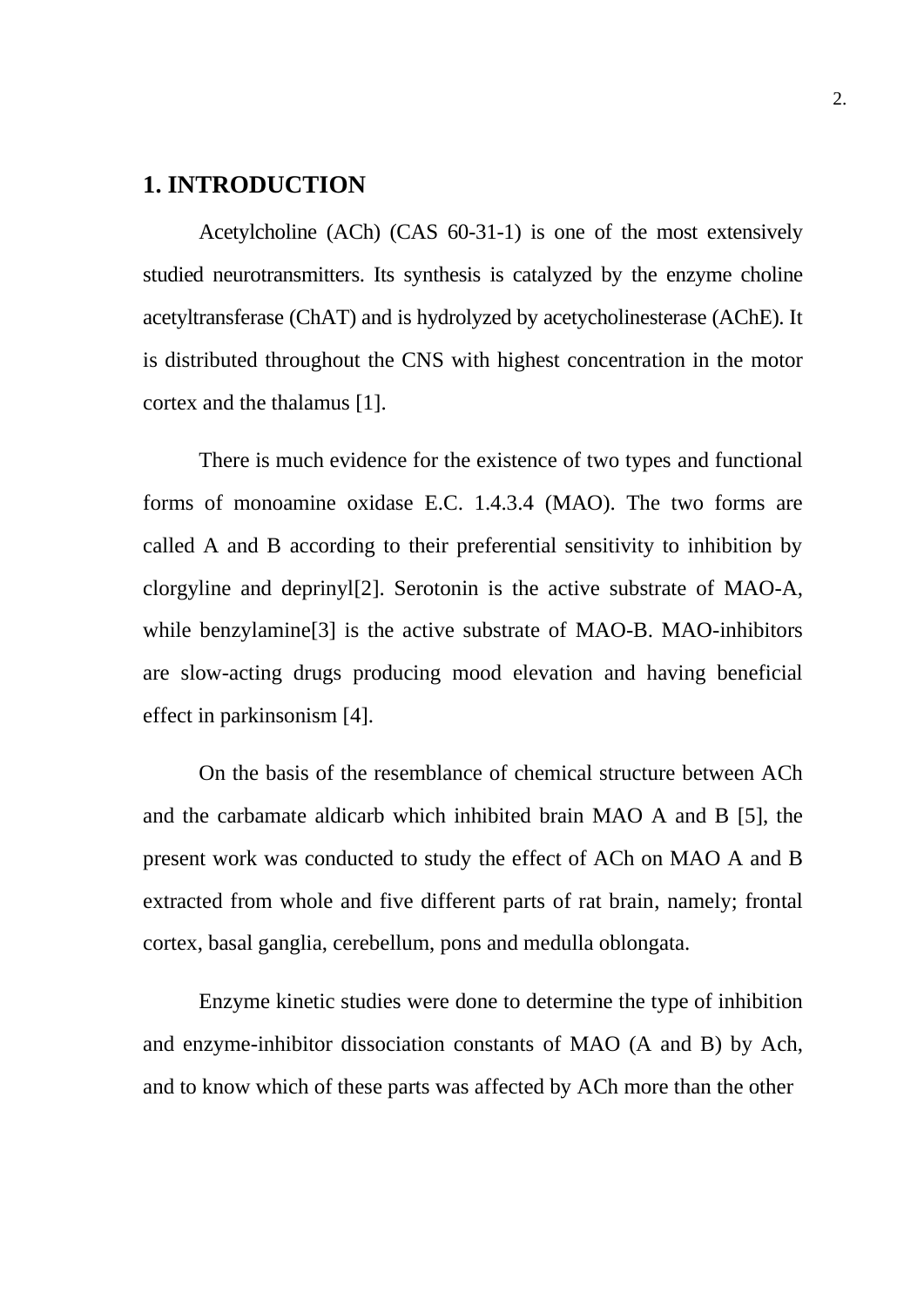#### **2. MATERIAL AND METHODS**

*2.1. Chemicals:* 5-hydroxytryptamine creatinine sulphate (contains 43.5% of 5HT, serotonin) from May and Baker LH, Dagenham, England. Benzylamine (BA) from Aldrich chemical co. Ltd. Gillingham, England. Acetylcholine (ampoules each contain 200 mg) from Hoffmann La Roche & Co. Ltd. Basle, Switzerland.

#### *2.2. Animals*

Fifty male albino rats (weighing 100-150 g) aged 2 months were used in the experiments. Rats were supplied from the Medical Research Institute animal house, Alexandria University (Egypt). Rats were housed in group cages (5 in each cage) and given free access of food and tap water. The rats were killed by decapitation after subjected to an overnight fast of food, with free access of water. Each brain weighed 1.6 gm.

#### *2.3. Preparation of the enzyme from whole and different parts of the brain***.**

The enzymes were prepared form whole and different parts of rat brain as described before [6-8]. Ten whole brains out of 50 brains were used (15 g) for whole brain enzyme preparation. From the other forty brains the following parts were isolated, washed with ice cold saline and weighed each separately; frontal cortex (15 g), basal ganglia (8 g), pons (7 g), medulla oblongata (10 g) and cerebellum (15 g).

Whole brain as well as the different parts were homogenized in ice cold phosphate buffer Na<sub>2</sub>HPO<sub>4</sub>: NaH<sub>2</sub>PO<sub>4</sub>, pH 7.4, 0.1 mole/L containing 0.25 mole/L sucrose. The homogenates were centrifuged at  $600 \times g$  for 10 min, pellets were discarded and supernatants were recentrifuged at  $12000 \times g$  for 20 minutes. The resulting supernatants from second centrifugation were discarded, and the mitochondrial precipitates were resuspended in the same phosphate buffer to give a final protein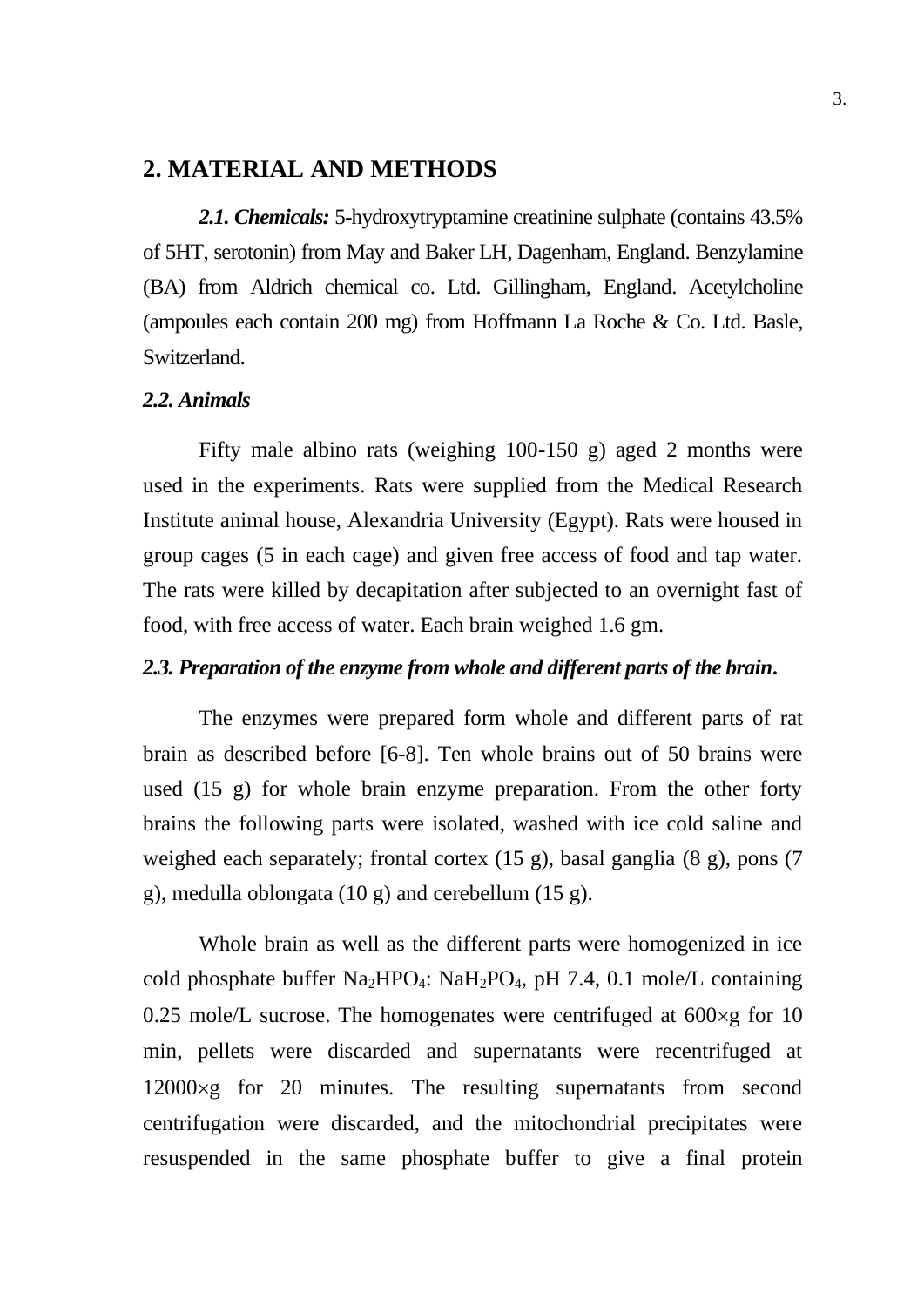concentration of 10 mg/ml. The protein content was determined by Lowry method [9].

#### *2.4. Enzyme assay system*

The activity of MAO'A was assayed chemically by the method of Udenfriend et al [10]. In this method the assay mixture contained: 166 µ mole 5HT/ml and 1 ml phosphate buffer containing 10 mg protein was added in a glass-stoppered centrifuged tube. Incubation was performed in a shaking water bath at 37°C for 1h. After incubation 1 ml of each of 1 nitroso, 2-naphthol (0.1% in 95% ethyl alcohol) and acid nitrite (freshly prepared) reagents were added to react with the unhydrolyzed 5HT. Measurements were carried out at 540 nm.

The activity of MAO-B was assayed chemically by the method of Tabor et al [11]. In this method the reaction mixture (2 ml) contained 1ml of the enzyme (10 mg protein in phosphate buffer ph 7.2, 0.2 mole/L) and 1 ml of 1.2 mmol/L benzylamine (BA) in the same buffer. The control tubes were identical except that BA was added after the end of incubation ( 2 hours). Following incubation to all the tubes; 1.5 ml of 60% perchloric acid and 1.5 ml cyclohexane were added. The absorbance was measured at 250 nm.

To determine the type of inhibition and the enzyme-inhibitor dissociation constant (Ki) of MAO-A, the enzyme activity was measured at different concentrations of ACh (4 or 7 or 10 mmol/L) with various substrate concentrations: 111, 166, 222 and 333  $\mu$ mol/L simultaneously added to each concentration of the inhibitor. Then the enzyme was assayed at 540 nm.

For MAO-B the same concentrations of ACh were used and assayed as described above with different benzylamine concentrations: 0.3, 0.6. 0.9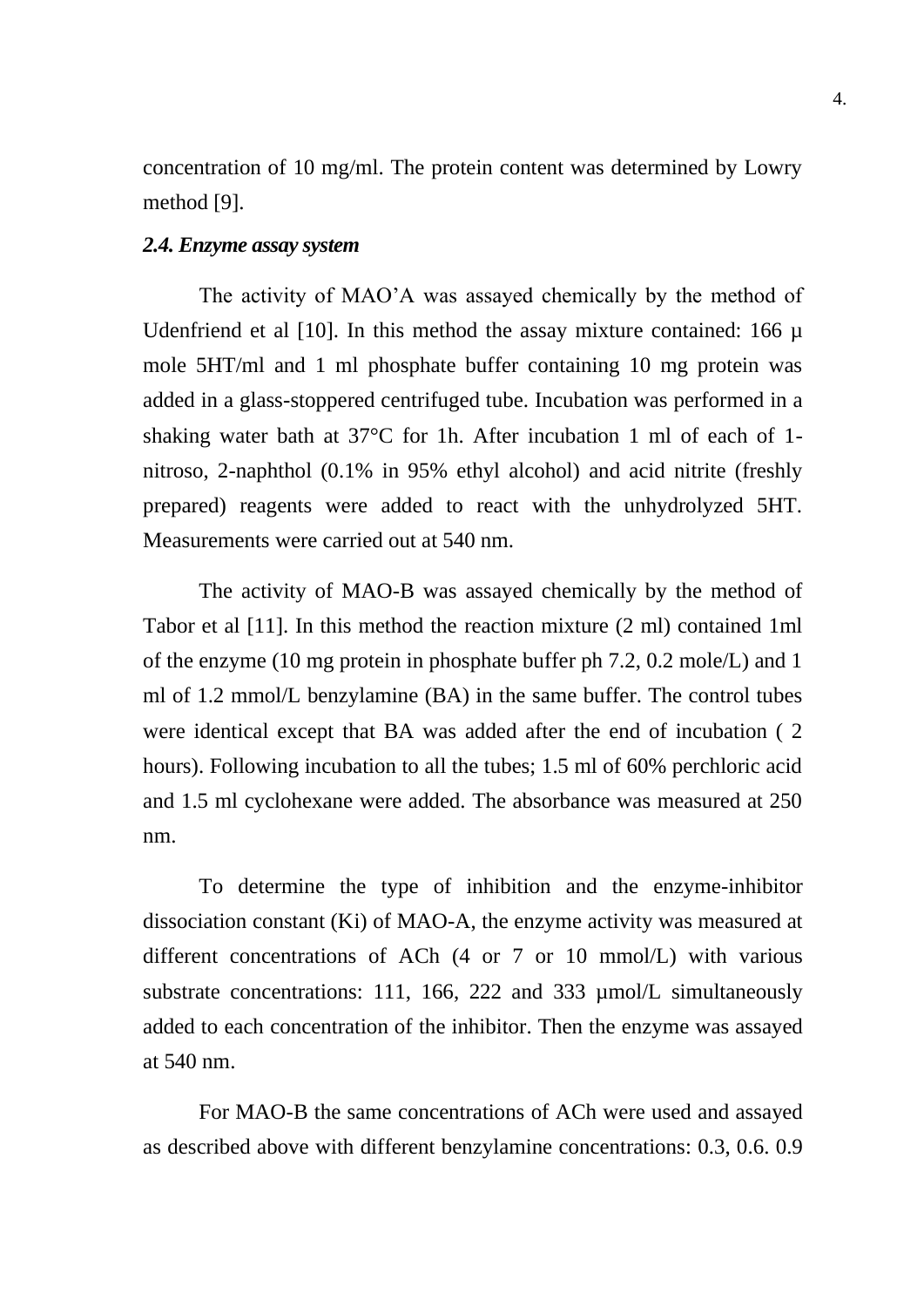and 1.2 mmol/L and the amount of benzaldehyde produced was measured at 250 nm.

The inhibitory effect of ACh on MAO A and B was abolished by dialysis. Both enzymes (MAO A and B) with ACh were dialyzed over night against phosphate buffer at 4°C. The dialyzed enzymes recovered their original strength and hydrolyzed nearly the same amount of substrate; indicating that the inhibition was reversible.

### **3. RESULTS**

The activity of MAO towards 5HT and BA in whole and five different parts of rat brain extracts is represented in Table 1. The results showed that basal ganglia possessed the highest specific activity of MAO-A and B. The values of Km for MAO-A and B indicated that Km of the different parts varied between 0.23 to 0.37 mmol/L for type A and between 0.36 to 0.66 mmol/L for type B, indicating that the affinity for the substrates 5HT and BA was of the same order of magnitude.

Double reciprocal (Lineweaver Burk)[12] plot of 1/V versus 1/S in the absence and presence of ACh gave curves of the competitive type of inhibition in case of MAO.A and B (Figs. 1 and 2). This was confirmed by Cleland replot[13] of the slopes of the lines of Figs. 1 and 2 versus inhibitor concentrations (taking basal ganglia for types A and B as examples) (Figs. 1 and 2).

Ki/Km indicated that ACh had higher affinity to the enzymes of the pons and cerebellum in case of MAO-A and for the basal ganglia in case of MAO-B. The values of Ki with all the parts of the brain are indicated in table 1.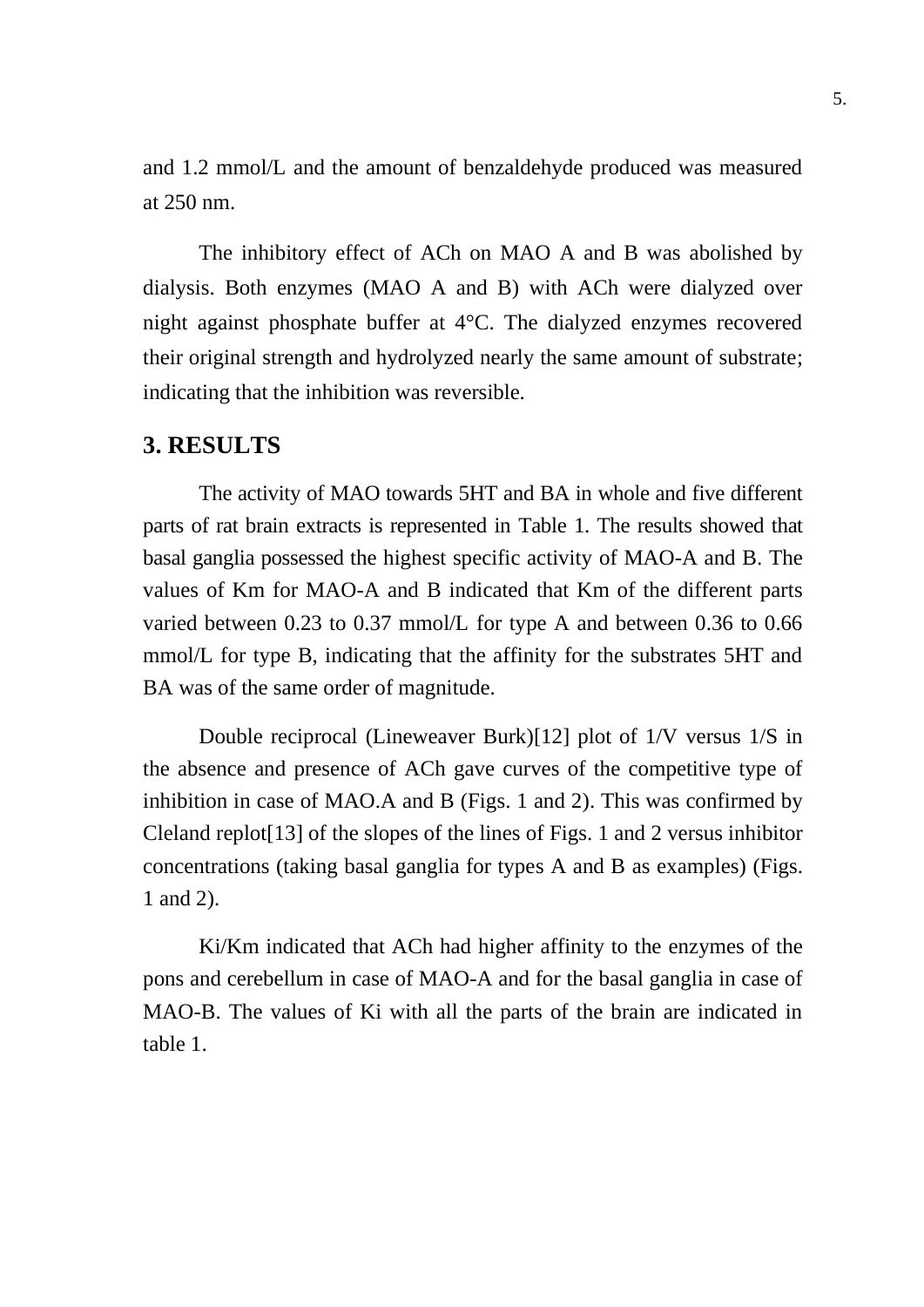Table (1): The rate of hydrolysis of 5-hydroxy tryptamine and benzylamine by monoamine oxidase extracted from whole and five different parts of rat brain. under the effect of ACh. Values represent mean  $\pm$  S.D. of 3 repeated experiments.

|                      | <b>MAO-A</b>                                     |                 |                 |          | <b>MAO-B</b>                                         |                 |                 |          |
|----------------------|--------------------------------------------------|-----------------|-----------------|----------|------------------------------------------------------|-----------------|-----------------|----------|
| Part of the<br>brain | $\mu$ mol/L 5HT<br>hydrolyzed/mg<br>protein / hr | a) Km<br>mmol/L | b) Ki<br>mmol/L | c) Ki/Km | <b>BA</b><br>hydrolyzed in<br>unit/mg<br>protein/min | a) Km<br>mmol/L | b) Ki<br>mmol/L | c) Ki/Km |
| Whole brain          | $135 \pm 6.7$                                    | 0.27            | 3.7             | 13.70    | $2.4 \pm 0.06$                                       | 0.45            | 2.2             | 4.89     |
| Frontal<br>cortex    | $138 \pm 6.4$                                    | 0.34            | 4.8             | 14.00    | $1.8 + 0.04$                                         | 0.66            | 2.2             | 3.03     |
| <b>Basal ganglia</b> | $142 \pm 8.9$                                    | 0.35            | 1.7             | 4.85     | $3.6 \pm 0.09$                                       | 0.50            | 4.0             | 8.00     |
| Pons                 | $128 + 5.7$                                      | 0.33            | 5.2             | 15.70    | $2.7 \pm 0.04$                                       | 0.50            | 2.0             | 4.00     |
| Medulla<br>oblongata | $101 \pm 7.5$                                    | 0.23            | 1.9             | 8.20     | $2.8 \pm 0.07$                                       | 0.50            | 3.0             | 6.00     |
| <b>Cerebellum</b>    | $128 + 4.2$                                      | 0.37            | 7.1             | 19.00    | $1.7 \pm 0.07$                                       | 0.36            | 2.0             | 5.50     |

a) Km, Michaelis constant.

b) Ki, enzyme inhibitor (ACh) dissociation constant.

c) Ki/Km is the affinity of (Ach) to the enzyme.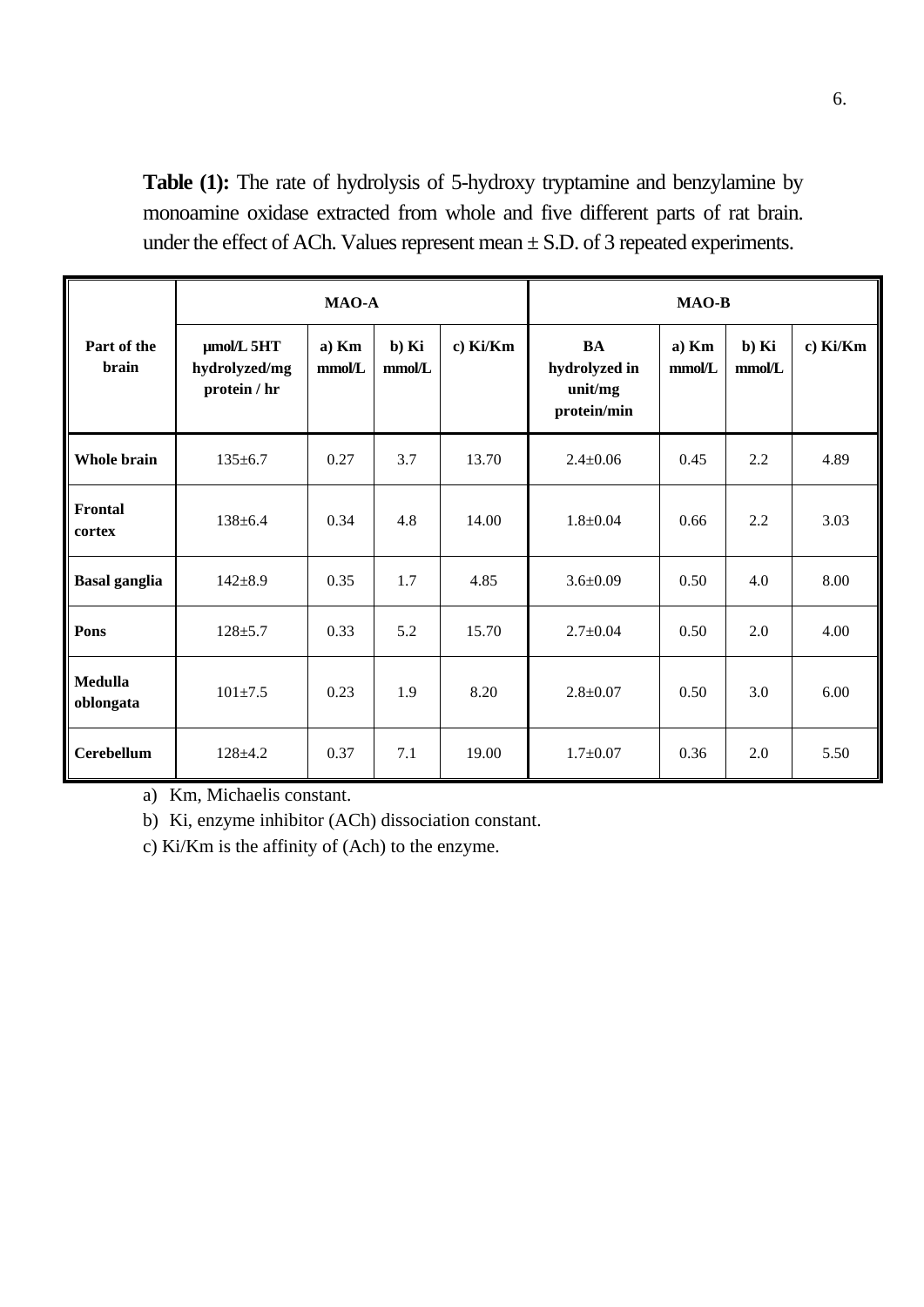Figure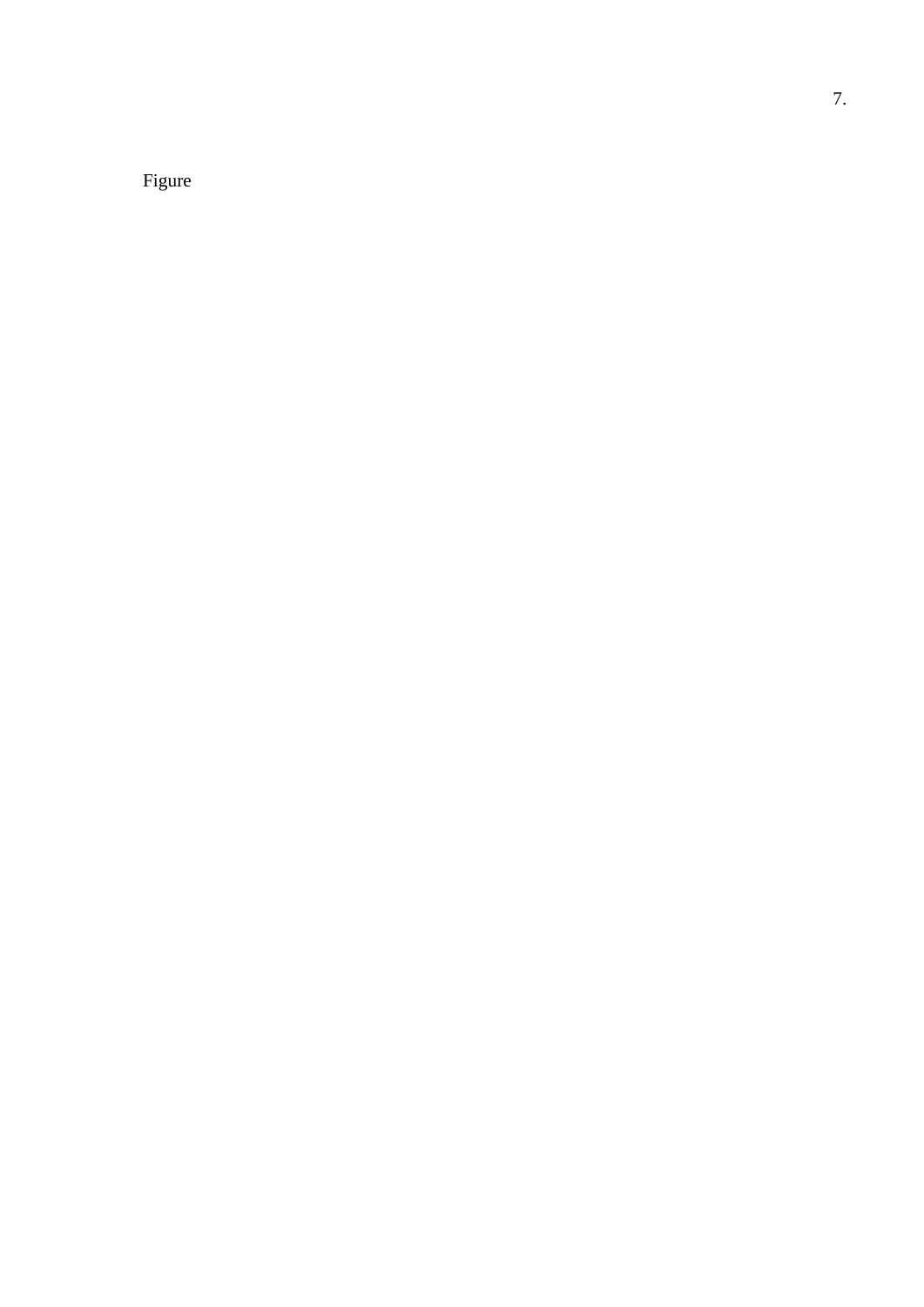## *Captions of figures (1) and (2)*

Figure (1) : Competitive inhibition, obtained from Lineweaver-Burk plot of 1/V versus 1/S, under the effect of acetylcholine on the rate of deamination of 5 *hydroxytryptamine* by basal ganglia extract *(MAO-A)*. (•) Control, ( $\Box$ ) 4.0, ( $\triangle$ ) 7.0 & ( ) 10 mmol/L. Inset: Cleland replot of the slopes obtained from figure (1) against the inhibitor concentration [I]

Figure (2): Competitive inhibition, obtained from Lineweaver-Burk plot of 1/V versus 1/S, under the effect of acetylcholine on the rate of deamination of *benzylamine* by basal ganglia extract *(MAO-B)*. ( $\bullet$ ) Control, ( $\Box$ ) 4.0, ( $\triangle$ ) 7.0 & ( $\circ$ ) 10 mmol/L. Inset: Cleland replot of the slopes obtained from figure (2) against the inhibitor concentration [I]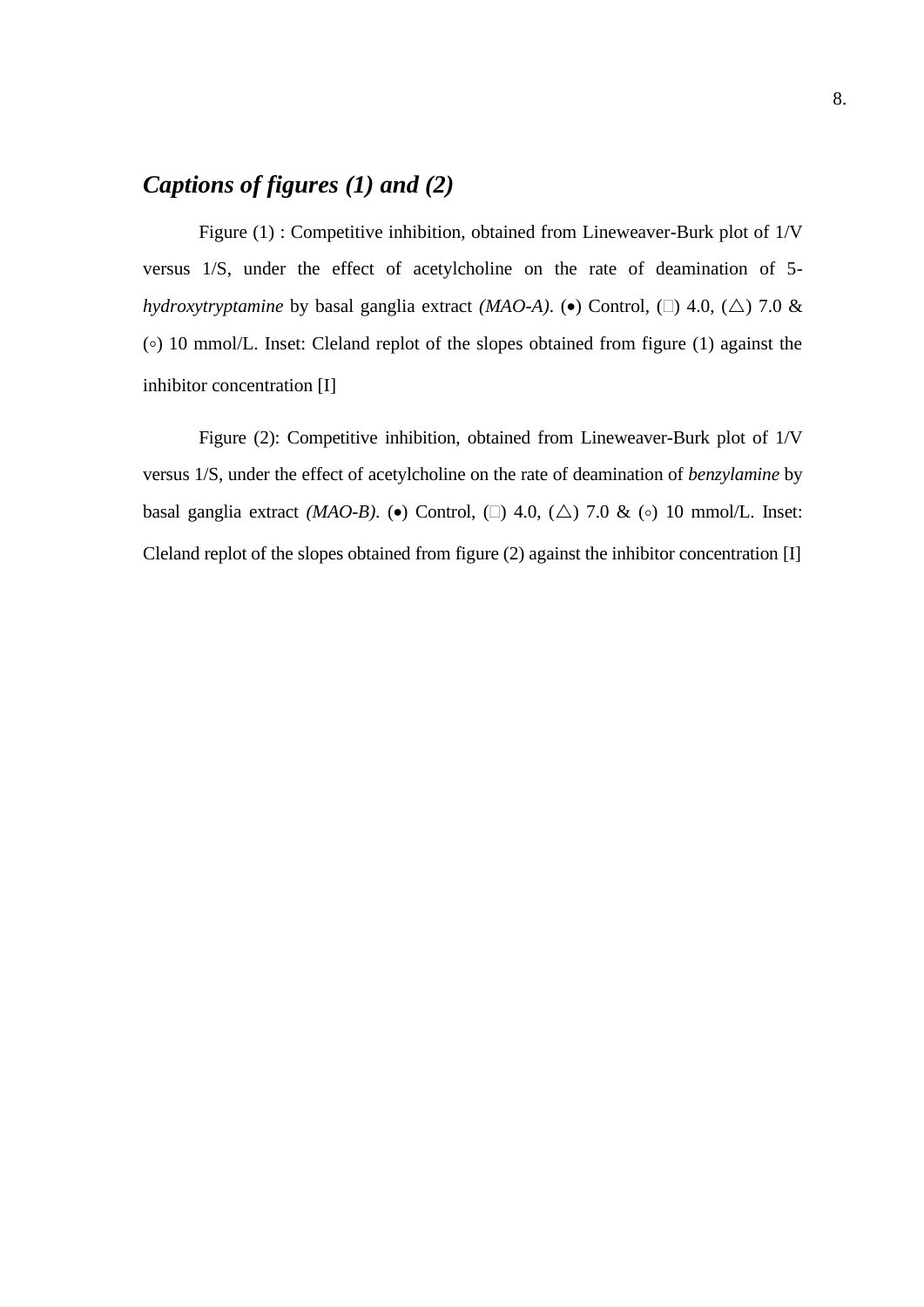### **4. DISCUSSION**

The lowest Km values of MAO-A and B were obtained with the extracts of medulla oblongata and cerebellum respectively, showing that the substrates had more affinity to the enzymes of these extracts more than others. Comparing the value of Ki obtained in the reaction of ACh with MAO-A (3.7 mmol/L) with that previously obtained in the reaction of aldicarb[5] with MAO-A (0.18 mmol/L); indicates that ACh is 20 times less potent than aldicarb in its inhibitory effect on MAO-A. The type of inhibition (competitive) and the reversibility of the inhibition of ACh was also similar to that of aldicarb towards MAO-A and B. This could be due to the similarity in the structure between aldicarb and ACh.

Previous work indicated that 5-HT (the substrate of MAO) inhibited whole brain[14] as well as erythrocyte and plasma AChE[15]. In the present work the addition of ACh (the substrate of AChE) on the activity of MAO A as well as B manifested an inhibitory effect on both enzymes in different parts of rat brain. This indicated that MAO and AChE are competitively inhibited by each other's own substrate, which is of biological importance specially in the field of neurochemistry (crossinhibition)[7].

The values of Ki/Km for MAO-A were higher than those of MAO-B, indicating that ACh had a relatively higher affinity to the substrate binding site in the presence of 5-HT than in the presence of BA. Moreover, ACh showed higher affinity to the substrate binding site of the cerebellum MAO-A extract (the part responsible for balance of the body), while in type B the highest affinity of ACh occurred with the basal ganglia more than the extracts of other parts (the part responsible for coordination of movements and the control of automatic reflex movements).

In the present work ACh was found to be more potent to MAO-A than MAO-B (about 2.5-3 times higher), except in case of basal ganglia where its affinity to MAO-B is higher than type A. In connection with the present results; Naoi *et al*.,[16] found that the inhibition of MAO's (A and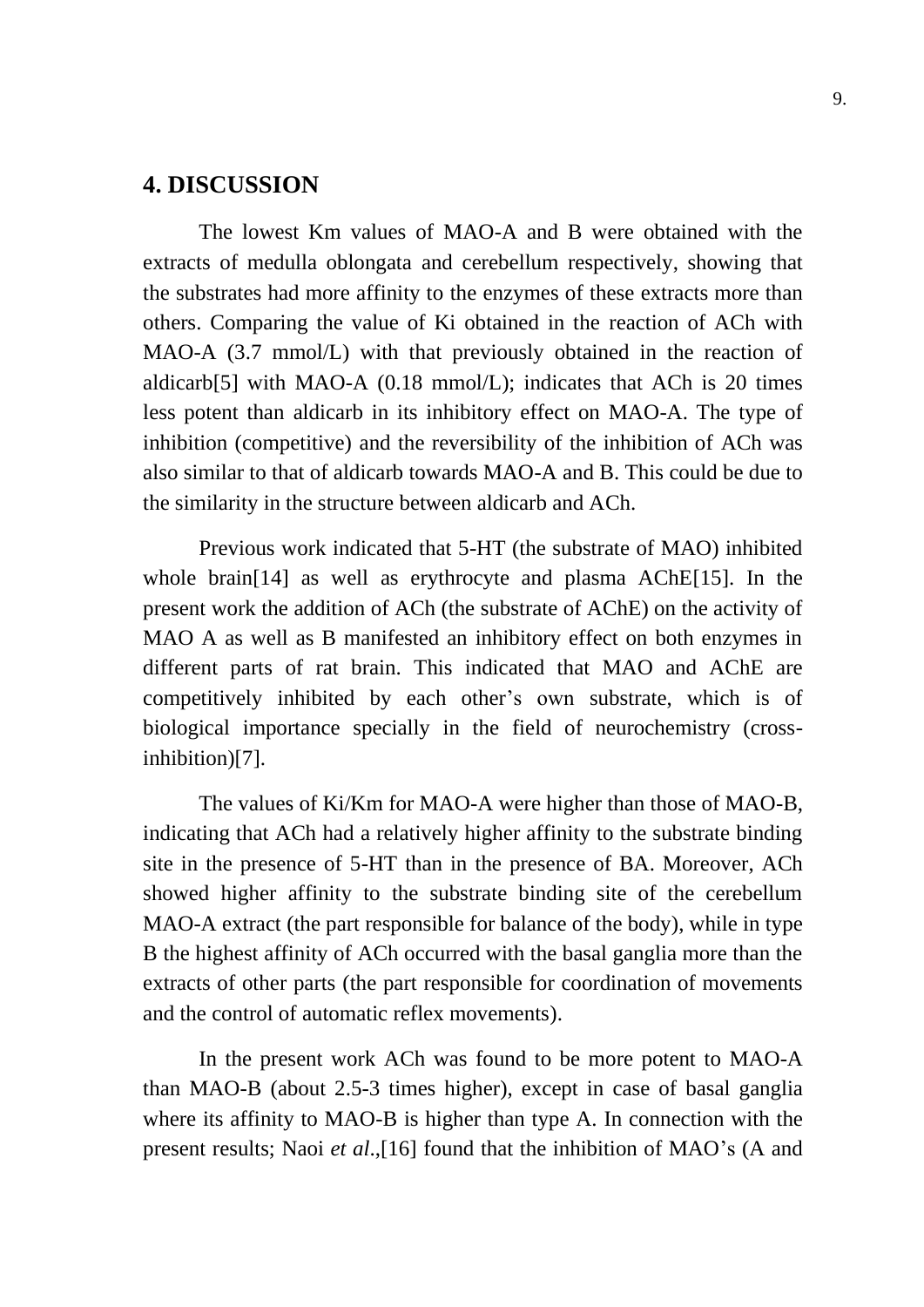B) isolated from the brain by 2-N-methyl 6,7-dihdroxy isoquinolinium ions was of the competitive type and more potent to MAO-A. They also added that 2-N-methyl isoquinolinium ions and 1,2 dimethyl isoquinolinium ion inhibited both type A and B with almost the same values of the enzymeinhibitor dissociation constants (Ki). When comparing the effect of inhibition by ACh with the above mentioned MAO inhibitors, the results of the present work indicated that ACh inhibited both MAO types A and B and the inhibition was of the competitive type, with almost the same order of magnitude of the inhibitor constants. However, the difference in the values of Ki with the different parts of the brain suggests the existence of different substrate-binding sites of MAO-A and MAO-B. All these discrepancies indicate that one amino acid can be responsible for binding of some (but not all) substrates and inhibitors[17]. Shih[18] attributed the difference between type A and B to the distinctly different gene loci. So; the inhibition of MAO's by ACh will save the biogenic amines important for the patients suffering from Alzheimer & dementia.

### **REFERENCES**

- [1]- Ganong WF. Review of medical physiology. Neurophysiologic basis of instinctual behaviour and motions. Los Altas, California, Lange, Medical publications. 1977; 8<sup>ch</sup> ed 176-189.
- [2]- Johnston JP. Some observations upon a new inhibitor of monoamine oxidase in brain tissue. Biochem Pharmacol 1968; 17: 1285-7.
- [3]- Ekstedt B. Substrate specificity of the different forms of MAO in rat liver mitochondria. Biochem Pharmacol 1975; 25: 1133-8.
- [4]- Thomas T. Monoamine oxidase B-inhibitors in the treatment of Alzheimer's disease. Neurobiol Aging 2000; 21(2): 343-6.
- [5]- Osman M.Y., Osman H.M.Y. Dual effect of aldicarb on acetyl cholinesterase and monoamine oxidase in different parts of rat brain. FASEB (2007), LB120, p. LB25.
- [6]- Roth J and Gillis C. Determination of  $\beta$ -phenylethylamine oxidase. Inhibition by imipramine. Biochem Pharmacol 1974; 23: 2537-40.